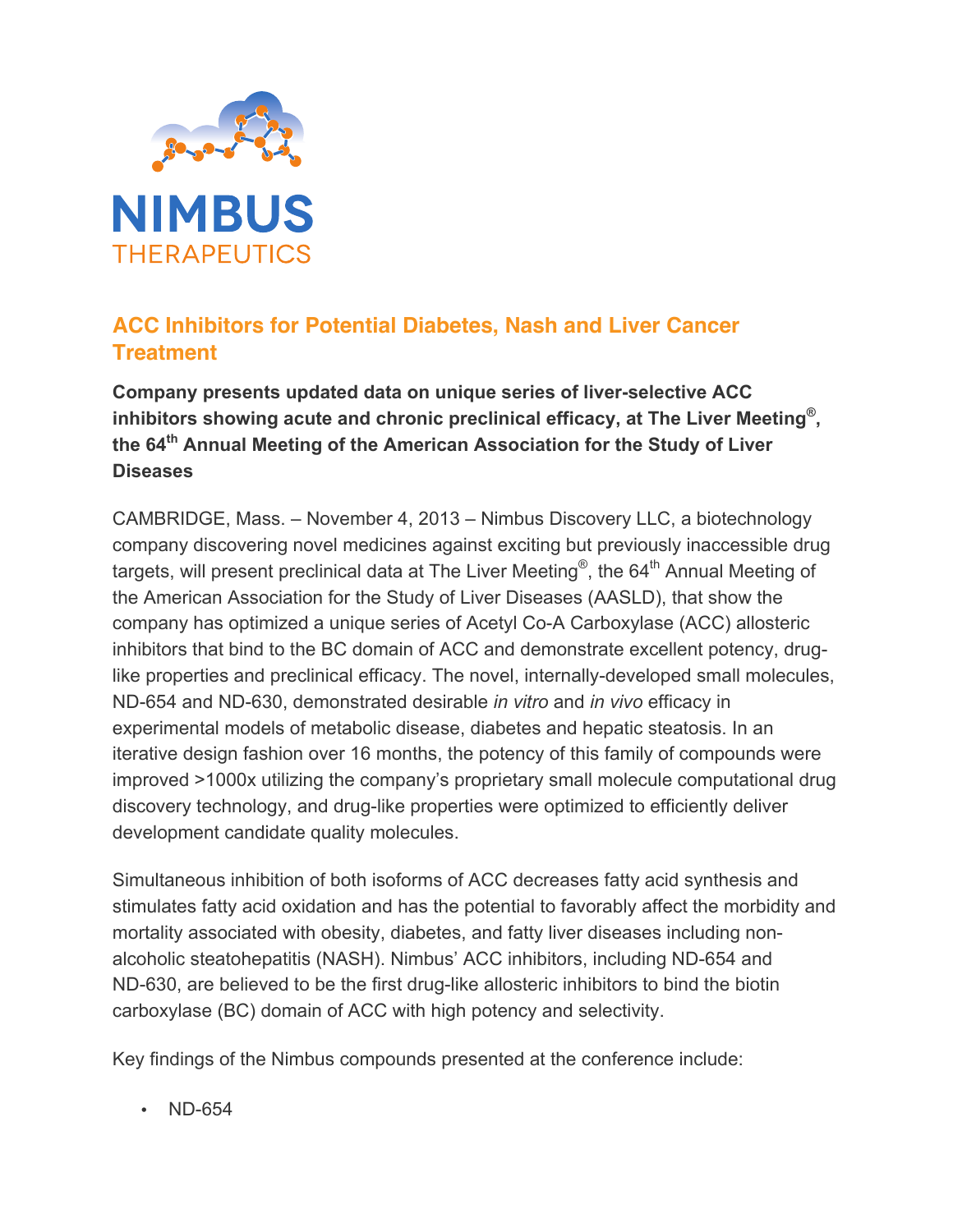- $\circ$  Liver specific ND-654 has favorable drug-like properties with a 2700:1 liver to muscle exposure
- $\circ$  Proof-of-mechanism: ND-654 acutely inhibits ACC, with virtually no effect on muscle, resulting in focused pharmacological effects on the liver
- $\circ$  Proof-of-concept: ND-654 demonstrated target engagement in the liver and dose dependently decreased fatty acid production in the liver
- ND-630
	- $\circ$  Liver selective ND-630 has favorable drug-like properties with a 100:1 liver to muscle exposure
	- o Proof-of-mechanism: ND-630 acutely inhibits ACC, demonstrating efficacy in both liver and muscle by preventing malonyl Co-A production
	- o Proof-of-concept: ND-630 demonstrated target engagement in the liver and muscle
	- o Dosing of ND-630 in high sucrose fed diet-induced obesity (DIO) rats showed improvement in insulin sensitivity, improvement in hepatic cholesterol and normalization of hepatic triglycerides, dose dependent decrease of plasma triglycerides and FFAs, and decrease in plasma cholesterol

"Within 16 months, Nimbus has become the first company to identify and optimize a broad portfolio of liver directed, small molecule inhibitors of ACC – a previously intractable disease target," said Rosana Kapeller, M.D., Ph.D., Chief Scientific Officer of Nimbus. "We are now preparing for ND-630 to enter the clinic in 2015 for the treatment of NASH and diabetes, while we continue to progress ND-654 in preclinical models of hepatocellular carcinoma."

## **About Nimbus**

Nimbus Discovery, a biotechnology company, harnesses cutting-edge computational technologies to uncover breakthroughs in small molecule pharmacology. We focus on medically important and highly sought-after disease targets that have proven inaccessible to traditional industry approaches. Our robust pre-clinical pipeline includes novel agents for the treatment of cancer, metabolic disease and inflammation. Nimbus is organized as a constellation of small, nimble teams of experienced drug-hunters deployed across program-focused subsidiary companies. Each team is freed from conventional barriers to scientific success, chartered to create solutions, and geared for program asset deals with leading pharmaceutical companies. Founded in 2009, Nimbus partnered with Schrödinger to invent and apply a physics-based approach that establishes a new standard for rational drug design. Nimbus is backed by world-class